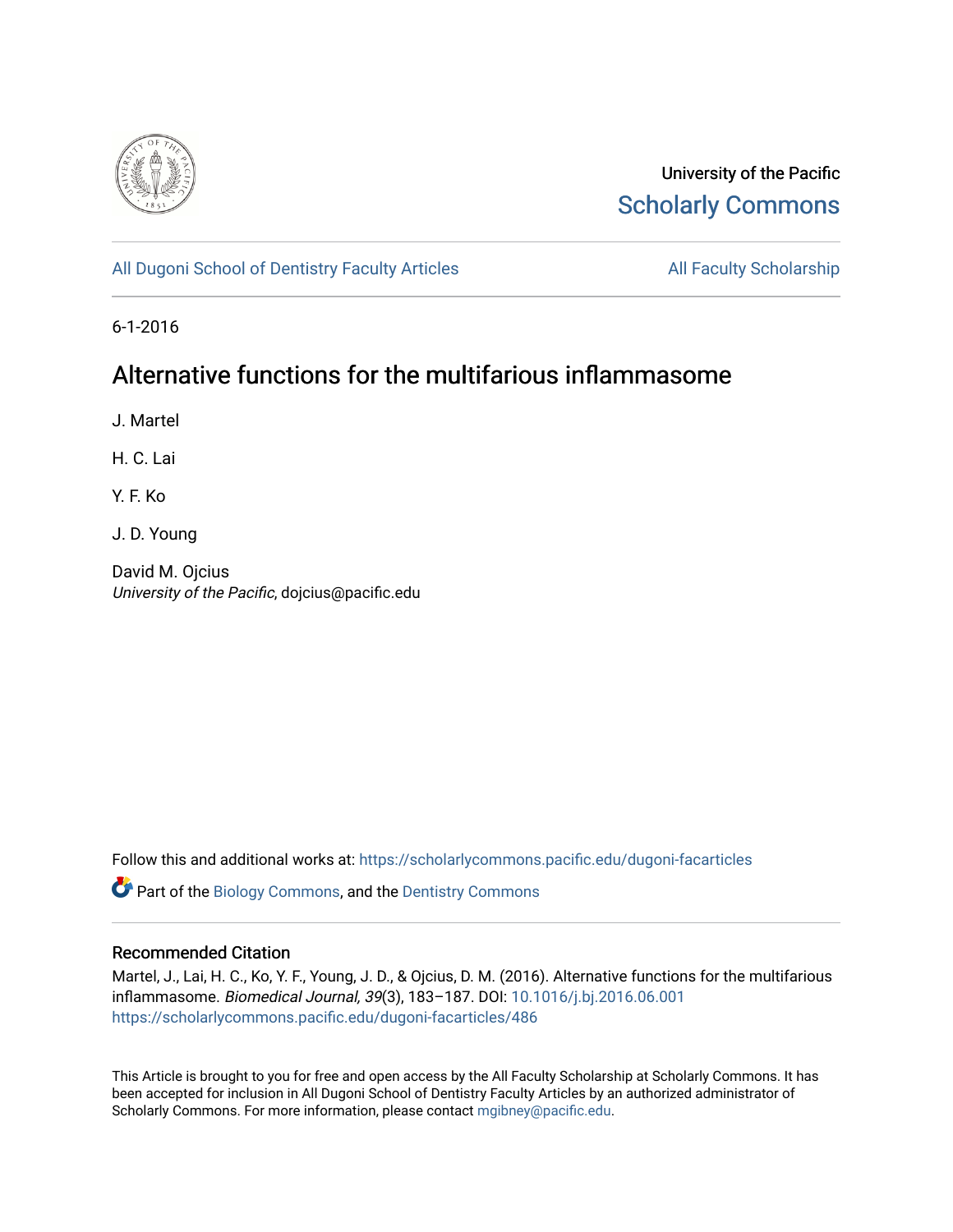Available online at [www.sciencedirect.com](www.sciencedirect.com/science/journal/23194170)

**ScienceDirect** 



# Biomedical Journal

journal homepage: www.elsevier.com/locate/bias/ $\frac{1}{2}$ 

## Short Review

# Alternative functions for the multifarious inflammasome



Biomedi

**Biomedical** Journal

## Jan Martel <sup>a,b</sup>, Hsin-Chih Lai <sup>a,c,d,e,f,g</sup>, Yun-Fei Ko <sup>h</sup>, John D. Young <sup>a,b,h,i</sup>, David M. Ojcius  $a_{ij,*}$

a Center for Molecular and Clinical Immunology, Chang Gung University, Taoyuan, Taiwan

<sup>b</sup> Laboratory of Nanomaterials, Chang Gung University, Taoyuan, Taiwan

<sup>c</sup> Department of Medical Biotechnology and Laboratory Science, College of Medicine, Chang Gung University, Taoyuan, Taiwan

<sup>d</sup> Research Center of Bacterial Pathogenesis, Chang Gung University, Taoyuan, Taiwan

e Department of Laboratory Medicine, Chang Gung Memorial Hospital at Linkou, Taoyuan, Taiwan

<sup>f</sup> Research Center for Industry of Human Ecology, College of Human Ecology, Chang Gung University of Science and Technology, Taoyuan, Taiwan

<sup>g</sup> Graduate Institute of Health Industry and Technology, College of Human Ecology, Chang Gung University of Science and Technology, Taoyuan, Taiwan

h Biochemical Engineering Research Center, Ming Chi University of Technology, New Taipei City, Taiwan

<sup>i</sup> Laboratory of Cellular Physiology and Immunology, Rockefeller University, NY, USA

 $^\mathrm{j}$  Department of Biomedical Sciences, University of the Pacific, Arthur Dugoni School of Dentistry, San Francisco, CA, USA

#### article info

Article history: Received 5 June 2016 Accepted 14 June 2016 Available online 23 August 2016

Keywords: Autophagy Inflammation Innate immunity NLRP3 Non-canonical inflammasome

#### abstract

The inflammasome has been mainly studied in innate immune cells in which it senses microbes and cellular damage, and induces secretion of pro-inflammatory cytokines. This process induces an inflammatory response that is critical for the resolution of infections and repair of tissue damage following injury. Recent studies indicate that inflammasome complex formation also participates in many other cellular and physiological processes beyond modulation of inflammation, such as autophagy, metabolism, eicosanoids production, and phagosome maturation.

E-mail address: [dojcius@pacific.edu](mailto:dojcius@pacific.edu) (D.M. Ojcius).

<sup>\*</sup> Corresponding author. Department of Biomedical Sciences, University of the Pacific, Arthur Dugoni School of Dentistry, 155 Fifth Street, San Francisco, CA 94103, USA. Tel.: +1 415 780 2095; fax: +1 415 780 2083.

Peer review under responsibility of Chang Gung University. <http://dx.doi.org/10.1016/j.bj.2016.06.001>

<sup>2319-4170/</sup>© 2016 Chang Gung University. Publishing services by Elsevier B.V. This is an open access article under the CC BY-NC-ND license [\(http://creativecommons.org/licenses/by-nc-nd/4.0/](http://creativecommons.org/licenses/by-nc-nd/4.0/)).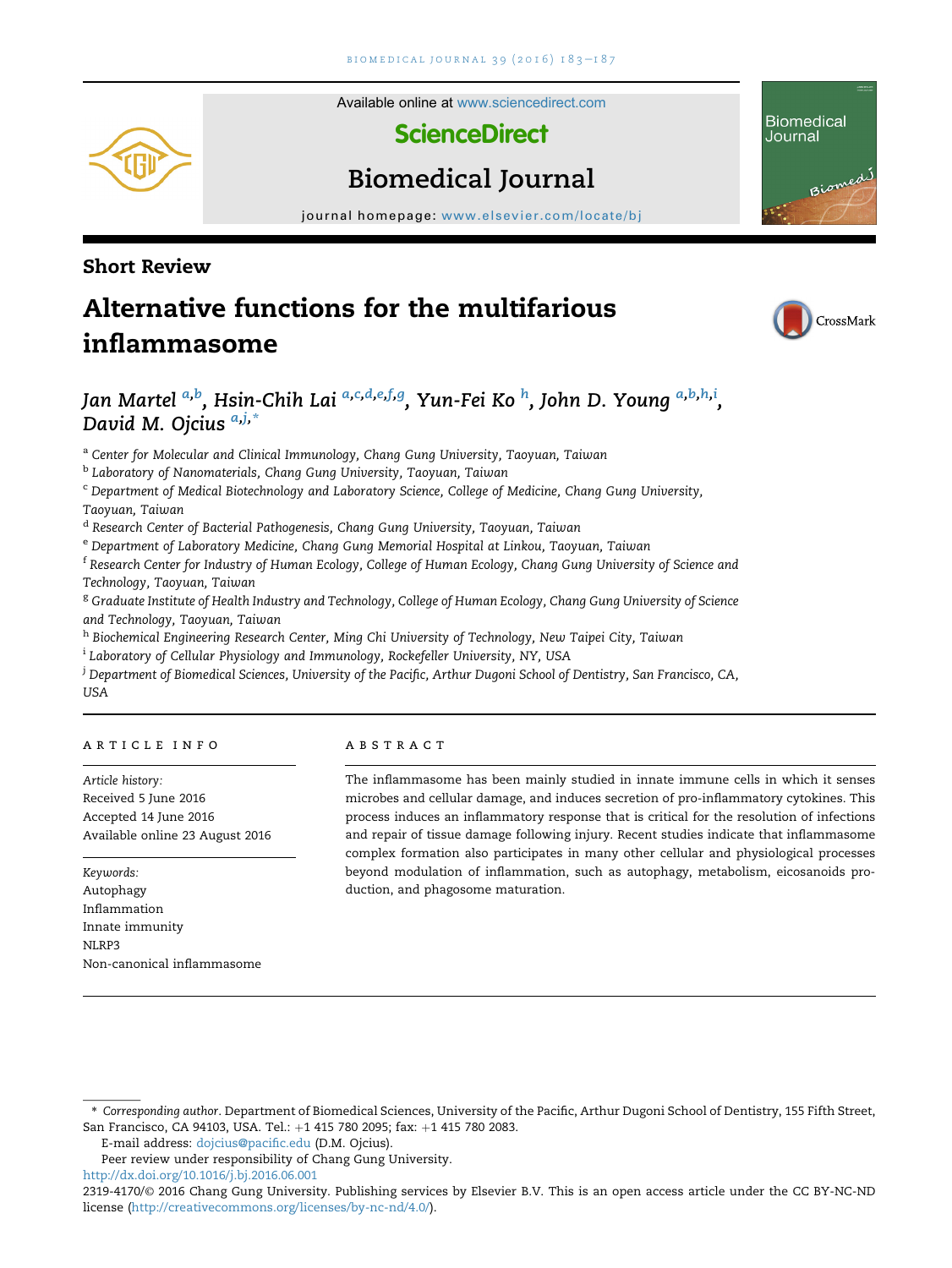The inflammasome has been mainly studied in innate immune cells in which it senses microbes and cellular damage, activates caspase-1, and induces secretion of the proinflammatory cytokines interleukin (IL)-1 $\beta$  and IL-18 [see Box 1 and [Fig. 1](#page-3-0)A]  $[1-3]$  $[1-3]$  $[1-3]$ . This process stimulates an inflammatory response that is critical for the resolution of infections and repair of tissue damage following injury. The inflammasome is thus involved in various diseases associated with chronic inflammation, including Alzheimer's disease, atherosclerosis, cancer, gout, inflammatory bowel disease, microbial infections, and type 2 diabetes  $[1-3]$  $[1-3]$ . Recent studies indicate that inflammasome complex formation participates in many other cellular and physiological processes beyond modulation of inflammation, such as autophagy, metabolism, eicosanoids production, and phagosome maturation [\[4\]](#page-4-0).

Autophagy has been recognized as an important cellular process involving the destruction and recycling of unnecessary or dysfunctional proteins and organelles. Autophagy inhibits inflammasome activation by removing damaged mitochondria which produce inflammasome-activating reactive oxygen species (ROS) [\[5,6\].](#page-4-0) Furthermore, autophagy mediates the removal of inflammasome complexes, thereby inhibiting caspase-1 activation [\[7\].](#page-4-0) Conversely, inflammasome activation inhibits autophagy. For instance, when macrophages are infected with Shigella flexneri bacteria, activation of the NLCR4 inflammasome and caspase-1 inhibits autophagy and autophagosome formation  $[8]$ . Given that autophagy is normally associated with cell survival in response to stress whereas inflammasome activation is associated with rapid demise of the cell (as when pyroptosis occurs), regulation of these processes may determine cellular fate in response to environmental stimuli.

A recent study showed that autophagy is involved in IL- $1\beta$  secretion following activation of the AIM2 inflammasome [\[9\]](#page-4-0). Activation of AIM2, which forms a caspase-1 activating inflammasome upon binding to cytosolic DNA, was shown to engage end-binding protein 1 (EB1), leading to co-localization with the microtubule-organizing center

(MTOC) and incorporation within autophagosomes destined for secretion. Another study showed that the NLRP3 inflammasome binds to the centrosome-associated proteins tubulin and centrin in a caspase-1-dependent manner [\[10\]](#page-4-0). Interaction between these proteins leads to breakdown of the microtubule network, a process that may be required for inflammasome-mediated cell death by pyroptosis.

Metabolism is also associated with inflammasome activation. A proteomic-based search for the substrates of caspase-1 identified many glycolysis enzymes such as aldolase, triosephosphate isomerase, glyceraldehyde-3-phosphate dehydrogenase,  $\alpha$ -enolase, and pyruvate kinase [\[11\]](#page-4-0). The authors of this study suggested that inhibition of glycolysis in bacteriainfected cells may lead to cell death and limit the growth of intracellular bacteria. Moreover, caspase-1 can activate sterol regulatory element-binding proteins (SREBPs) in cells treated with bacterial pore-forming toxins [\[12\].](#page-4-0) In this context, activation of SREBPs, which activate transcription of genes involved in cholesterol and fatty acid biosynthesis, was associated with repair of the plasma membrane following damage by pore-forming toxins.

Eicosanoids are lipid molecules that include leukotrienes, prostaglandins, and thromboxanes. Produced from 20-carbon fatty acids, they are involved in various physiological functions such as inflammation, immunity against pathogens, pain sensation, smooth muscle contraction, and vasodilation. Stimulation of the NLRP1 and NLRC4 inflammasomes activates caspase-1, which in turn leads to membrane pore formation, intracellular calcium influx, and phospholipase A2 activation [\[13\]](#page-4-0). This enzyme releases arachidonic acid from phospholipids present in the cell membrane. Arachidonic acid .<br>is converted into active eicosanoids by cyclooxygenase and<br>lipoxygenases. This "eicosanoid storm" is produced mainly by peritoneal macrophages and is associated with vasodilation, fluid loss from blood, diarrhea, hypothermia and even death in response to inflammasome triggers such as bacterial lipopolysaccharide (LPS) [\[13\]](#page-4-0). Notably, this inflammatory response

### Box 1 Canonical inflammasome activation

Inflammasomes are intracellular protein complexes that contain an immune sensor protein (e.g., AIM2, NLRC4, NLRP1, or NLRP3), caspase-1, and, in many cases, the adaptor protein ASC. Some inflammasomes are directly activated by pathogenassociated molecular patterns (PAMPs). For example, the AIM2 inflammasome is activated by cytosolic double-strand DNA, whereas NLRC4 is stimulated by bacterial flagellin. In contrast, the NLRP3 inflammasome is activated by a wide range of stimuli, including PAMPs such as lipopolysaccharide (LPS), as well as danger-associated molecular patterns (DAMPs) including extracellular adenosine triphosphate (ATP) and uric acid crystals. The observation that diverse stimuli activate the NLRP3 inflammasome suggests that PAMPs and DAMPs may not interact with NLRP3 but may instead activate the inflammasome indirectly via other cellular pathways such as potassium efflux or production of reactive oxygen species (ROS).

Two signals are usually needed to induce secretion of IL-1 $\beta$  and IL-18 in innate immune cells. The first signal may represent a PAMP such as LPS which binds to a Toll-like receptor (TLR), leading to activation of NF-kB and expression of pro-IL-1b and pro-IL-18. The second signal may consist of a DAMP such as ATP which is released from damaged or stressed cells. In this case, ATP may bind to the purinergic receptor P2X<sub>7</sub> and result in inflammasome complex formation, activation of caspase-1, and cleavage and secretion of active IL-1b and IL-18. These cytokines induce inflammation not only in response to tissue injury or metabolic perturbations but also following contact with microbes and environmental toxins. For this reason, inflammasome activation has been linked with a wide range of diseases associated with chronic inflammation (e.g., atherosclerosis, cancer, infection, obesity, and type 2 diabetes).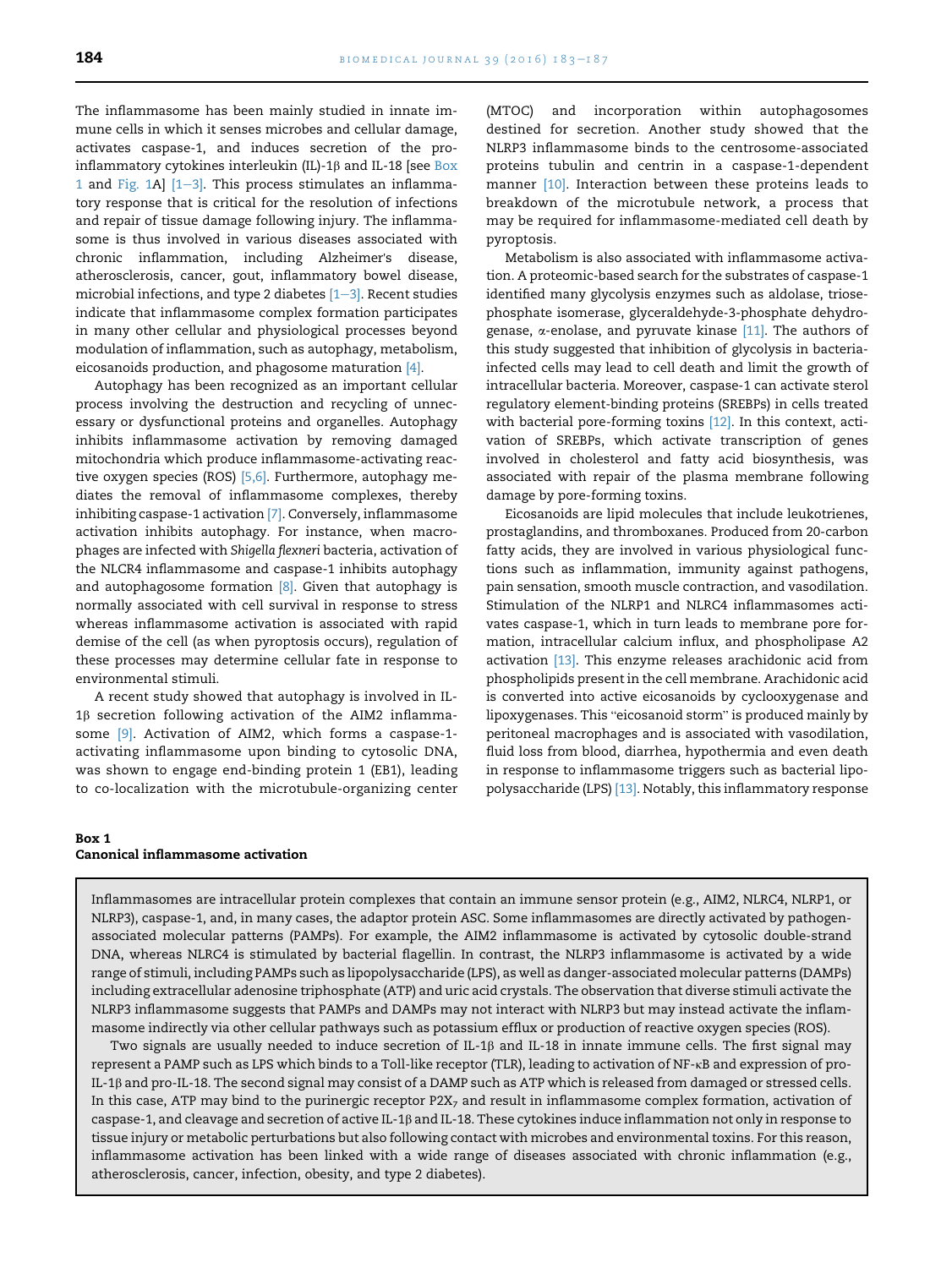<span id="page-3-0"></span>

Fig.  $1 -$  Mode of activation of the inflammasome and immune sensory proteins. (A) Pathogen-associated molecular patterns (PAMPs) and danger-associated molecular patterns (DAMPs) may induce potassium  $(K^+)$  efflux and production of reactive oxygen species (ROS) which in turn induce formation of the inflammasome complex (containing NLRP3 in the case depicted here). Canonical inflammasome activation leads to activation of caspase-1 which converts pro-IL-1ß and pro-IL-18 into their active forms. The pro-inflammatory cytokines are secreted by the cell and may induce an inflammatory response. (B) Noncanonical inflammasome activation may involve bacterial lipopolysaccharide (LPS) which binds and activates caspase-11 in mice (or caspase-4/5 in humans). One substrate of this enzyme is gasdermin, whose cleaved N-terminus induces cell death by pyroptosis via a mechanism that remains to be elucidated. (C) Immune sensory proteins such as AIM2 also have inflammasome-independent functions. In the case illustrated here, AIM2 inhibits Akt, preventing the effect of the latter protein on cell survival and leading to cell death by apoptosis.



Fig.  $2 -$  Alternative functions of inflammasomes and immune sensory proteins.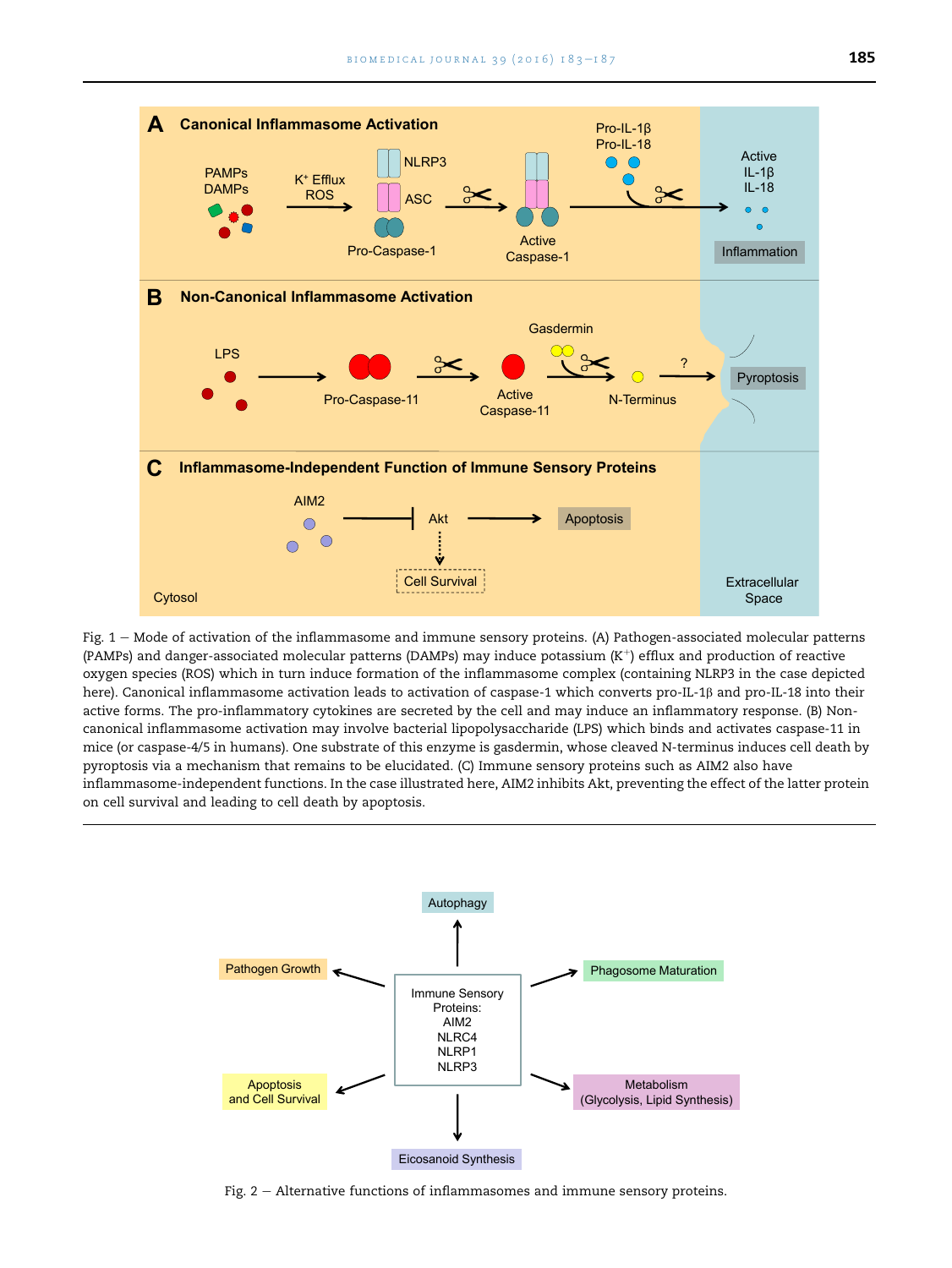<span id="page-4-0"></span>is independent of IL-1 $\beta$  and IL-18, which are commonly secreted in response to inflammasome activation.

The inflammasome also contributes to phagosome maturation. The NLRP3 inflammasome is activated following phagocytosis of bacteria by macrophages, possibly due to the cytosolic production of ROS by the NADPH oxidase Nox2 [14]. Activated caspase-1 molecules accumulate on phagosomes harboring bacteria, leading to assembly of the NADPH oxidase complex on the phagosomal membrane. The NADPH enzyme then acidifies the lumen of the phagosome, activating proteases that degrade bacterial proteins [14]. The NLRP3 inflammasome therefore participates in the killing of bacteria engulfed by macrophages.

The inflammasome also plays important functions in epithelial cells, which have attracted less attention than cells of hematopoietic origin (reviewed recently [15]). In this context, the inflammasome may induce processing of proinflammatory cytokines in response to pathogens and cellular damage, similar to its role in innate immune cells. On the other hand, activation of the inflammasome in epithelial cells is involved in other cellular and physiological processes, including tissue repair and regulation of pathogen growth. For instance, mice that are deficient in the inflammasome component NLRP3 show reduced healing in response to cutaneous wounds [16]. In addition, our group has reported that Chlamydia trachomatis shows reduced growth in the absence of caspase-1 in human HeLa cervical cancer cells [17]. These studies demonstrate that the functions of inflammasomes are by no means limited to pro-inflammatory functions in innate immune cells.

Recent evidence indicates that inflammasome components are required for several functions independently of their capacity to form inflammasome complexes. For instance, NLRP3 binds to the transcription factor IRF4 in  $CD4<sup>+</sup>$  T cells, leading to activation of the Th2 cell differentiation program [18]. Accordingly, mice lacking NLRP3 show reduced growth of melanoma tumors and lower levels of asthma-like symptoms compared to wild-type mice, and these effects are due to NLRP3 deficiency in  $CD4^+$  T cells but not in myeloid cells. Furthermore, AIM2 inhibits the proliferation of colon tumors by preventing activation of Akt [[Fig. 1](#page-3-0)C], an important regulator of cell survival and proliferation [19].

IL-1 $\beta$  and IL-18 were initially thought to be secreted due to a simple two-step mechanism involving detection of the microbial product, followed by danger-induced activation of an inflammasome and caspase-1  $[Box 1]$   $[1-3]$ . Subsequently, non-canonical and alternative inflammasomes involving caspase-11 or caspase-8 were described [[Fig. 1B](#page-3-0)]  $[20-22]$  $[20-22]$  $[20-22]$ . Finally, the inflammasomes are now known to play many roles that are unrelated to inflammation [[Fig. 2\]](#page-3-0). Perhaps it is time to specify which inflammasome activity is being characterized, such as the metabolic inflammasome or inflammatory inflammasome, or to rename this protein complex with a broader term corresponding to its broader functions. Even without a new name, this awesome protein complex is certain to reveal more novel functions in the future.

#### references

- [1] [Martinon F, Mayor A, Tschopp J. The inflammasomes:](http://refhub.elsevier.com/S2319-4170(16)30122-6/sref1) [guardians of the body. Annu Rev Immunol 2009;27:229](http://refhub.elsevier.com/S2319-4170(16)30122-6/sref1)-[65.](http://refhub.elsevier.com/S2319-4170(16)30122-6/sref1)
- [2] [Strowig T, Henao-Mejia J, Elinav E, Flavell R. Inflammasomes](http://refhub.elsevier.com/S2319-4170(16)30122-6/sref2) in health and disease. Nature  $2012;481:278-86$  $2012;481:278-86$ .
- [3] Saïd-Sadier N, Ojcius DM. Alarmins, inflammasomes and [immunity. Biomed J 2012;35:437](http://refhub.elsevier.com/S2319-4170(16)30122-6/sref3)-[49.](http://refhub.elsevier.com/S2319-4170(16)30122-6/sref3)
- [4] [Rathinam VAK, Fitzgerald KA. Inflammasome complexes:](http://refhub.elsevier.com/S2319-4170(16)30122-6/sref4) [emerging mechanisms and effector functions. Cell](http://refhub.elsevier.com/S2319-4170(16)30122-6/sref4) 2016:165:792-[800.](http://refhub.elsevier.com/S2319-4170(16)30122-6/sref4)
- [5] [Levine B, Mizushima N, Virgin HW. Autophagy in immunity](http://refhub.elsevier.com/S2319-4170(16)30122-6/sref5) and inflammation. Nature  $2011;469:323-35$ .
- [6] [Rathinam VA, Vanaja SK, Fitzgerald KA. Regulation of](http://refhub.elsevier.com/S2319-4170(16)30122-6/sref6) [inflammasome signaling. Nat Immunol 2012;13:333](http://refhub.elsevier.com/S2319-4170(16)30122-6/sref6)-[42](http://refhub.elsevier.com/S2319-4170(16)30122-6/sref6).
- [7] [Shi CS, Shenderov K, Huang NN, Kabat J, Abu-Asab M,](http://refhub.elsevier.com/S2319-4170(16)30122-6/sref7) [Fitzgerald KA, et al. Activation of autophagy by inflammatory](http://refhub.elsevier.com/S2319-4170(16)30122-6/sref7) [signals limits IL-1beta production by targeting ubiquitinated](http://refhub.elsevier.com/S2319-4170(16)30122-6/sref7) [inflammasomes for destruction. Nat Immunol](http://refhub.elsevier.com/S2319-4170(16)30122-6/sref7) [2012;13:255](http://refhub.elsevier.com/S2319-4170(16)30122-6/sref7)-[63](http://refhub.elsevier.com/S2319-4170(16)30122-6/sref7).
- [8] [Suzuki T, Franchi L, Toma C, Ashida H, Ogawa M,](http://refhub.elsevier.com/S2319-4170(16)30122-6/sref8) [Yoshikawa Y, et al. Differential regulation of caspase-1](http://refhub.elsevier.com/S2319-4170(16)30122-6/sref8) [activation, pyroptosis, and autophagy via Ipaf and ASC in](http://refhub.elsevier.com/S2319-4170(16)30122-6/sref8) [Shigella-infected macrophages. PLoS Pathog 2007;3:e111.](http://refhub.elsevier.com/S2319-4170(16)30122-6/sref8)
- [9] [Wang LJ, Huang HY, Huang MP, Liou W, Chang YT, Wu CC,](http://refhub.elsevier.com/S2319-4170(16)30122-6/sref9) [et al. The microtubule-associated protein EB1 links AIM2](http://refhub.elsevier.com/S2319-4170(16)30122-6/sref9) [inflammasomes with autophagy-dependent secretion. J Biol](http://refhub.elsevier.com/S2319-4170(16)30122-6/sref9) [Chem 2014;289:29322](http://refhub.elsevier.com/S2319-4170(16)30122-6/sref9)-[33.](http://refhub.elsevier.com/S2319-4170(16)30122-6/sref9)
- [10] [Davis M, Fairgrieve M, Gale M. A surprising link between the](http://refhub.elsevier.com/S2319-4170(16)30122-6/sref10) inflammasome and the centrosome (abstract): May  $13-17$ ; [Annual Meeting of the American Association of](http://refhub.elsevier.com/S2319-4170(16)30122-6/sref10) [Immunologists. Seattle, WA. 2016](http://refhub.elsevier.com/S2319-4170(16)30122-6/sref10).
- [11] [Shao W, Yeretssian G, Doiron K, Hussain SN, Saleh M. The](http://refhub.elsevier.com/S2319-4170(16)30122-6/sref11) [caspase-1 digestome identifies the glycolysis pathway as a](http://refhub.elsevier.com/S2319-4170(16)30122-6/sref11) [target during infection and septic shock. J Biol Chem](http://refhub.elsevier.com/S2319-4170(16)30122-6/sref11) [2007;282:36321](http://refhub.elsevier.com/S2319-4170(16)30122-6/sref11)-[7229](http://refhub.elsevier.com/S2319-4170(16)30122-6/sref11).
- [12] [Gurcel L, Abrami L, Girardin S, Tschopp J, van der Goot FG.](http://refhub.elsevier.com/S2319-4170(16)30122-6/sref12) [Caspase-1 activation of lipid metabolic pathways in response](http://refhub.elsevier.com/S2319-4170(16)30122-6/sref12) [to bacterial pore-forming toxins promotes cell survival. Cell](http://refhub.elsevier.com/S2319-4170(16)30122-6/sref12) [2006;126:1135](http://refhub.elsevier.com/S2319-4170(16)30122-6/sref12)-[45.](http://refhub.elsevier.com/S2319-4170(16)30122-6/sref12)
- [13] [von Moltke J, Trinidad NJ, Moayeri M, Kintzer AF, Wang SB,](http://refhub.elsevier.com/S2319-4170(16)30122-6/sref13) [van Rooijen N, et al. Rapid induction of inflammatory lipid](http://refhub.elsevier.com/S2319-4170(16)30122-6/sref13) [mediators by the inflammasome in vivo. Nature](http://refhub.elsevier.com/S2319-4170(16)30122-6/sref13) [2012;490:107](http://refhub.elsevier.com/S2319-4170(16)30122-6/sref13)-[11.](http://refhub.elsevier.com/S2319-4170(16)30122-6/sref13)
- [14] [Sokolovska A, Becker CE, Ip WK, Rathinam VA,](http://refhub.elsevier.com/S2319-4170(16)30122-6/sref14) [Brudner M, Paquette N, et al. Activation of caspase-1 by](http://refhub.elsevier.com/S2319-4170(16)30122-6/sref14) [the NLRP3 inflammasome regulates the NADPH oxidase](http://refhub.elsevier.com/S2319-4170(16)30122-6/sref14) [NOX2 to control phagosome function. Nat Immunol](http://refhub.elsevier.com/S2319-4170(16)30122-6/sref14) [2013;14:543](http://refhub.elsevier.com/S2319-4170(16)30122-6/sref14)-[53](http://refhub.elsevier.com/S2319-4170(16)30122-6/sref14).
- [15] [Santana PT, Martel J, Lai HC, Perfettini JL, Kanellopoulos JM,](http://refhub.elsevier.com/S2319-4170(16)30122-6/sref15) [Young JD, et al. Is the inflammasome relevant for epithelial](http://refhub.elsevier.com/S2319-4170(16)30122-6/sref15) [cell function? Microbes Infect 2016;18:93](http://refhub.elsevier.com/S2319-4170(16)30122-6/sref15)-[101](http://refhub.elsevier.com/S2319-4170(16)30122-6/sref15).
- [16] [Weinheimer-Haus EM, Mirza RE, Koh TJ. Nod-like](http://refhub.elsevier.com/S2319-4170(16)30122-6/sref16) [receptor protein-3 inflammasome plays an important role](http://refhub.elsevier.com/S2319-4170(16)30122-6/sref16) [during early stages of wound healing. PLoS One](http://refhub.elsevier.com/S2319-4170(16)30122-6/sref16) [2015;10:e0119106.](http://refhub.elsevier.com/S2319-4170(16)30122-6/sref16)
- [17] [Abdul-Sater AA, Koo E, Hacker G, Ojcius DM. Inflammasome](http://refhub.elsevier.com/S2319-4170(16)30122-6/sref17)[dependent caspase-1 activation in cervical epithelial cells](http://refhub.elsevier.com/S2319-4170(16)30122-6/sref17) [stimulates growth of the intracellular pathogen Chlamydia](http://refhub.elsevier.com/S2319-4170(16)30122-6/sref17) [trachomatis. J Biol Chem 2009;284:26789](http://refhub.elsevier.com/S2319-4170(16)30122-6/sref17)-[96](http://refhub.elsevier.com/S2319-4170(16)30122-6/sref17).
- [18] [Bruchard M, Rebe C, Derangere V, Togbe D, Ryffel B, Boidot R,](http://refhub.elsevier.com/S2319-4170(16)30122-6/sref18) [et al. The receptor NLRP3 is a transcriptional regulator of TH2](http://refhub.elsevier.com/S2319-4170(16)30122-6/sref18) [differentiation. Nat Immunol 2015;16:859](http://refhub.elsevier.com/S2319-4170(16)30122-6/sref18)-[70](http://refhub.elsevier.com/S2319-4170(16)30122-6/sref18).
- [19] [Wilson JE, Petrucelli AS, Chen L, Koblansky AA, Truax AD,](http://refhub.elsevier.com/S2319-4170(16)30122-6/sref19) [Oyama Y, et al. Inflammasome-independent role of AIM2 in](http://refhub.elsevier.com/S2319-4170(16)30122-6/sref19)